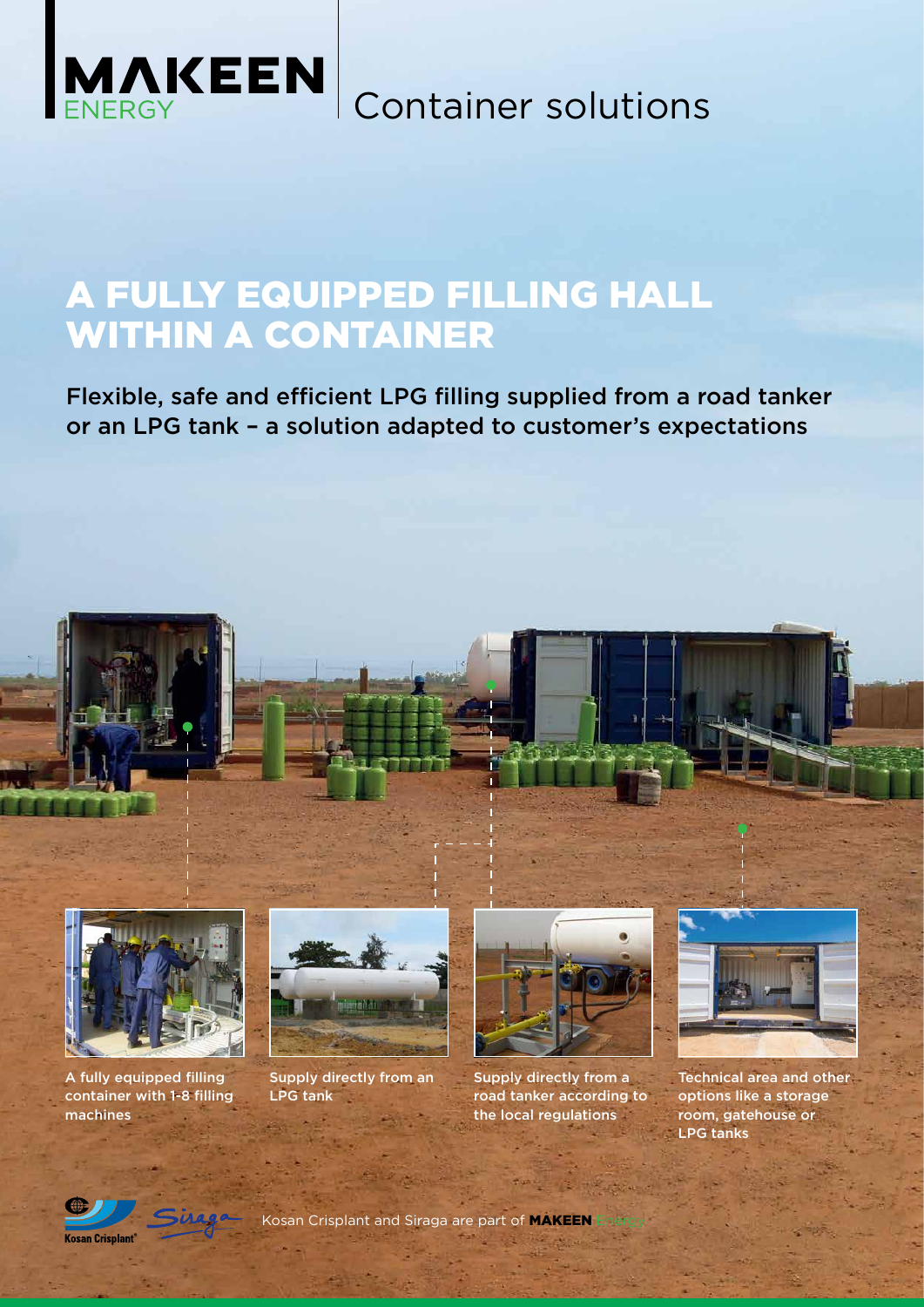### Small, flexible, mobile and safe LPG filling solution

#### **Your benefits**

- Easy installation on site
- Simple layout and maximum safety
- Minimum civil work and engineering
- Independence from external power supply possible (e.g. in rural areas)
- Low power consumption
- Easy and safe to operate
- Ready for integration in filling system network
- Ready for communication with PC for data collection
- Includes all necessary equipment for safe and reliable filling of gas cylinders
- Capacity can be increased at a later point
- Supply directly from road tanker or an ISO container
- Quick return on investment

#### **Your possibilities**

- 1-8 filling machines
- Supply of standard filling plant equipment e.g. electronic check scale and manual leak detector
- Supply of roller or chain conveyor
- Can be delivered as turnkey projects including all equipment "within the fence" e.g. air compressor or dryer, LPG pump, LPG compressor group, generator, fire fighting system and LPG storage tank

Kosan Crisplant's and Siraga's mobile container filling plants are designed for safe and efficient filling, checking and maintenance of all kinds of LPG cylinders. Thus a fully equipped filling hall with equipment adapted to production and cylinder type according to customer needs.



- Small, flexible, mobile and prefabricated plants plug & play.
- Ideal solution when entering and testing new markets.
- Ideal filling solution when rebuilding/renovating existing plants.
- Flexible solution and arrangement according to customer needs.
- 20' and 40' containers, according to actual need for equipment.
- From Kosan Crisplant and Siraga thoroughly tested standard filling equipment. All equipment and machines are EU approved and designed in accordance with current EU directives.
- Filling capacity up to 400 cylinders per hour per container.
- Flexible handling of cylinder types from 2 to 50 kg with top and/or side entry valve.
- Complete filling plant (can also contain storage room, gatehouse and LPG tanks).
- Easy installation of container filling hall within a short period of time.





Container with check equipment and roller conveyor for loading/unloading





| A | Roller convevor          |  |
|---|--------------------------|--|
|   | <b>B</b> Chain convevor  |  |
|   | C Driving unit for chain |  |

- conveyor
- 1-8 Filling machines
- 9 Electronic leak detector
- Cylinder pusher
- Sort-out conveyor for
- leaky cylinders 12 Electronic check scale
- 13 Cylinder pusher
- 14 Sort-out conveyor for incorrectly filled cylinders
- 15 Pallet loader 16 Pallet with cylinders
- Fork lift stops
- 18 Evacuation equipment
- 19 LPG pump unit
- 20 LPG supply hose
- 21 LPG return hose
- 22 Electrical panel



## Adapted to customer's expectations



# A fully equipped filling hall within a container